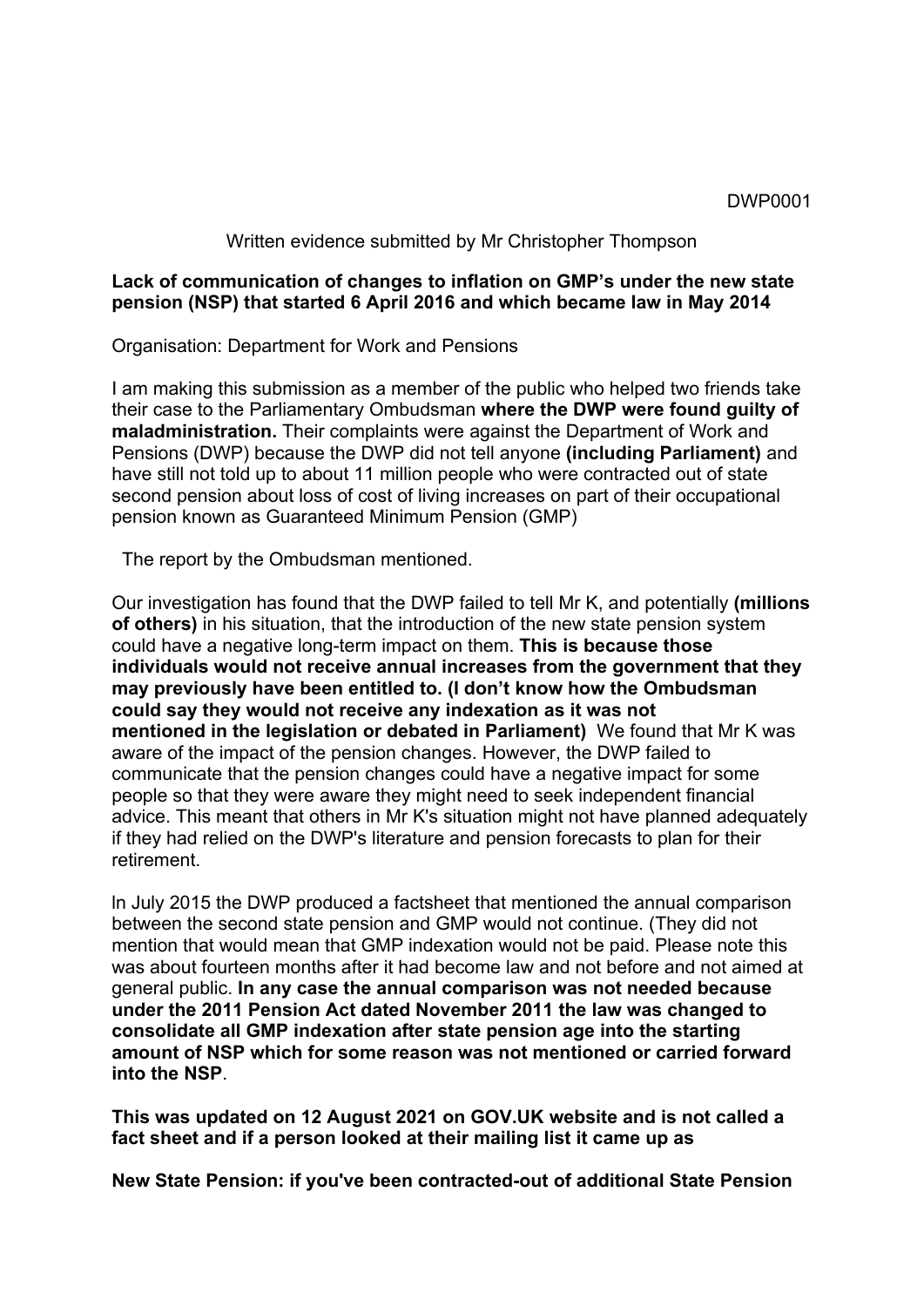**As you can see no mention that it is about loss of GMP indexation so I don't know how they expect any of the people affected by loss of GMP indexation to find it which is over 11 million people which also includes many of the women affected by change of state pension age.**

**The DWP were asked by the Parliamentary Ombudsman to ensure that the affected individuals receive appropriate communication from the DWP which they are not doing as they are just relying on the public finding it on GOV.UK website.** Please notice it said receive communication not find out by chance.

## **As far as I am aware loss of GMP indexation was not mentioned in the White Paper or debated in Parliament.**

The National Audit Office (NAO) and the Work and Pensions Select Committee produced reports in March 2016 a month before the new state pension was about to start about loss of GMP indexation.

**Our findings highlight that** the **DWP failed to clearly communicate to members of the public that they could be negatively impacted over the course of their retirement by the removal of indexation in relation to the second state pension and GMPs.**

We found that Mr K suffered frustration and outrage as a result of the DWP's failure to be open with him and not acknowledge his valid points and concerns. **Further, we found that Mr K spent two years trying to engage the DWP about his concerns and did not receive confirmation that his concerns were valid until we investigated**.

We have also recommended that the DWP should consider, and report back to us, when this report and their response to our recommendations should also be communicated to other interested parties **such as the Chair of the Work and Pensions Select Committee.**

They never communicated the change to the Committee until it was asked for by Stephen Timms about nine months later.

8 March 2014 - The DWP wrote to Mr K's MP in response to Mr K's letter of January 2014. The Minister explained that the government had never paid GMP **no one said they did** for occupational pensions (it paid indexation on the second state pension in relation to GMP – paragraph **If they don't think they pay GMP indexation on the GMP why do they think that public service schemes have now been instructed to pay the GMP indexation previously paid with the state pension.**

10). The Minister admitted that past communications may have given the wrong impression when trying to provide simplified explanations about the complexities of contracting out. The Minister said that after 6 April 2016 the government would no longer pay indexation on the second state pension as the second state pension would

no longer exist.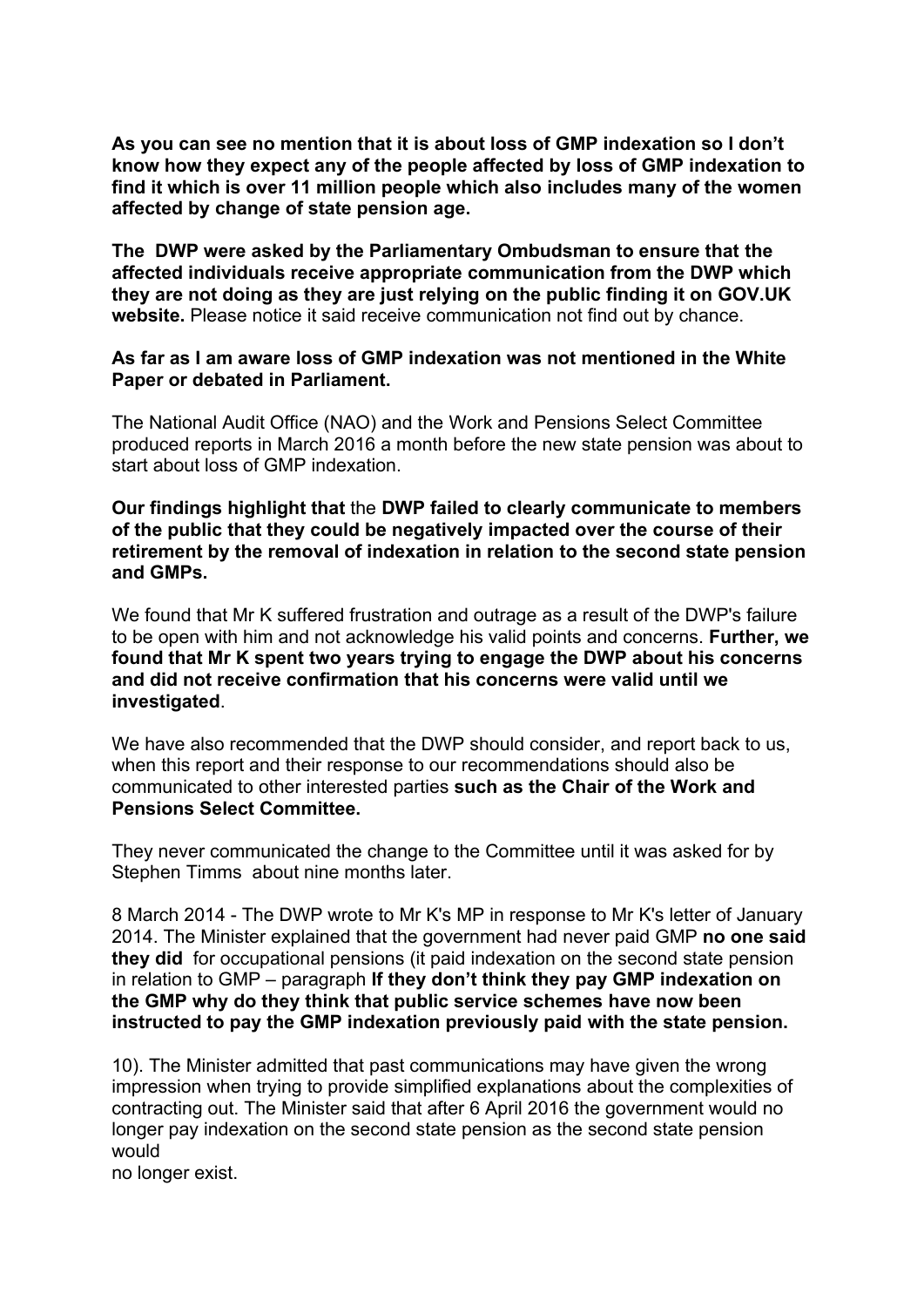The state additional state pension does still exist as it was subsumed into the starting amount of NSP and continues to receive indexation. In any case GMP ceased accumulating in 1997 so ceasing of contracting out on 6 April 2016 had no effect on the calculation of GMP indexation as in calculating GMP indexation they only used additional state pension up to 1997. I reached state pension age under the old state pension and still continue to receive my GMP indexation which proves it can be done if they wanted to do it.

There is nothing complex in just mentioning that GMP indexation would not be paid under the new state pension. As far as I am aware it is the only change that was not mentioned in the White Paper or debated in Parliament.

September 2014 to October 2015 - The DWP said it issued around 500,000 personalised State Pension statements to people aged 55 and over, who were due to

retire in the early years of the new State Pension after 2016. The DWP told us their intention was to help inform them about what they could expect from their new State Pension. lt did not include information about the removal of indexation on the second state pension a person would have got if they had not contracted out. In my opinion the DWP deliberately did not mention loss of GMP indexation.

17 November 2014 - The DWP published factsheets to employers and employees, which explained that the second state pension was closing and the end of contracting out.

The factsheets deliberately did not mention that indexation on the second state pension (GMP equivalent) a person would have got if they had not contracted out, would no longer be calculated or paid.

March 2015 - The National Audit Office (the NAO) wrote to the DWP about letters they had received I was one of them. raising questions about the DWP's communication of potential negative impacts on the introduction of the new State Pension. ln particular, relating to indexation on GMP.

The NAO recommended that the DWP review their communication strategy **and distribute clear guidance**. Please notice it said distribute not find out by chance. ln particular, the NAO suggested that the DWP look at scenarios in relation to GMP indexation increases.

34. The change in legislation is a matter for Parliament and therefore we cannot comment on financial disappointment that arose as a consequence of that. Mr K's complaint was that the DWP did not communicate to the public that the new State Pension meant individuals would not be paid indexation in relation to the second

state pension/GMP or that they could be financially worse off because of that under the new State Pension.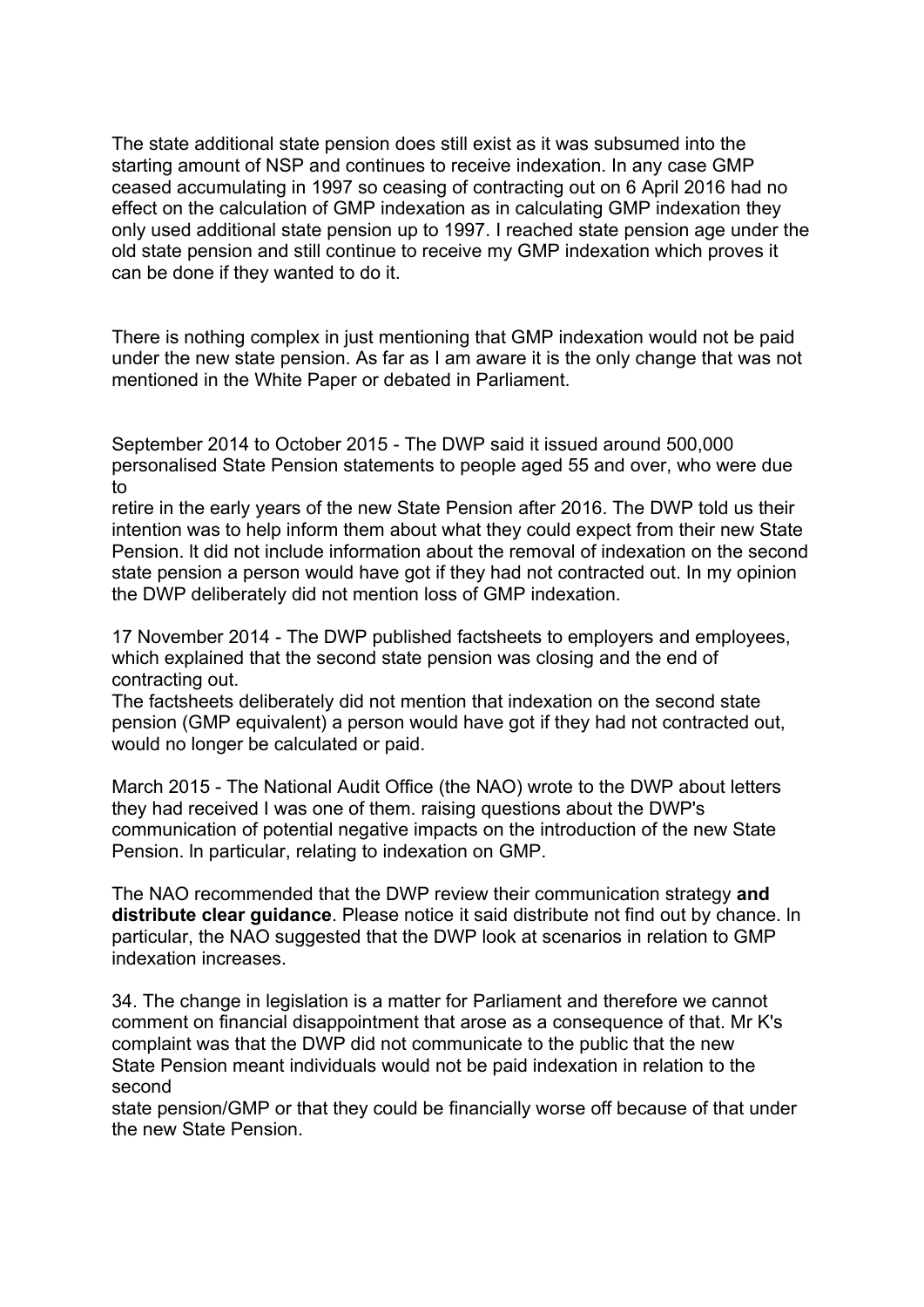35. **In order to measure the DWP's actions, we have taken into account their public Service commitments. These all show that the DWP said they were committed to providing truthful, open and effective information to the public about their activities and the impact that these might have on service users. The DWP's service standards (paragraph 15) and customer charter (paragraph 16) showed that DWP considered they could be trusted to get it right in relation to providing correct information, and that they were committed to being helpful and to providing explanations**. **The DWP's communications strategy (paragraph 17), which was specifically directed at communicating the pension reforms from the Pensions Act 2014, also said that they would build awareness of the impact of any periods of contracting out and that they would make information 'complete, consistent, clear and accurate'. As you can see none of this happened as they were found guilty of maladministration.**

42**. ln short, the DWP's stance - that there was little or no long-term negative impact on those with large GMPs due to reach State Pension Age shortly after 2016 - was not supported by evidence.** We will show below how the DWP's flawed view of the long-term impact of the pension reforms affected their communication of the changes to Mr K and other individuals in his situation.

#### The DWP's communication to the public

43. ' ln accordance with their own guidance (paragraph 35) and our Principles (paragraph 36) **we would have expected information about the pension changes to be communicated effectively after the Pensions Act 2014 was passed in May 2014**. This was particularly so in light of the short timeframe for the new State Pension to take effect (23 months from May 2014 to April 2016). In May 2014, the changes had become law and were not subject to change. Therefore, the date when the legislation was made law was the earliest point the DWP could provide information to the public in preparation for, the date the new State Pension would take effect (April 2016).

Therefore, we have considered what explanations the DWP provided to the public after May 2014.

44. **The DWP's Know the Facts campaign from November 2014 did not refer to the ending of indexation or the potential incremental losses individuals could face over their retirement**. This incomplete approach was compounded when the DWP issued their communication strategy in October 2015. At that point the DWP wrongly said that people should be reassured that they would receive more and not less under the new system. ln other words, the DWP were continuing to promote their view that the pension reforms would have a positive impact on individuals. This was because the DWP claimed, incorrectly in our view (paragraphs 40 to 42), that any notional losses

caused by the ending of indexation on the second state pension/GMP would be offset.

**I don't see why the DWP thought that because they thought that that ending of GMP indexation that may be offset by what they thought may be gains under other changes would be a reason not to tell people about loss of GMP indexation.**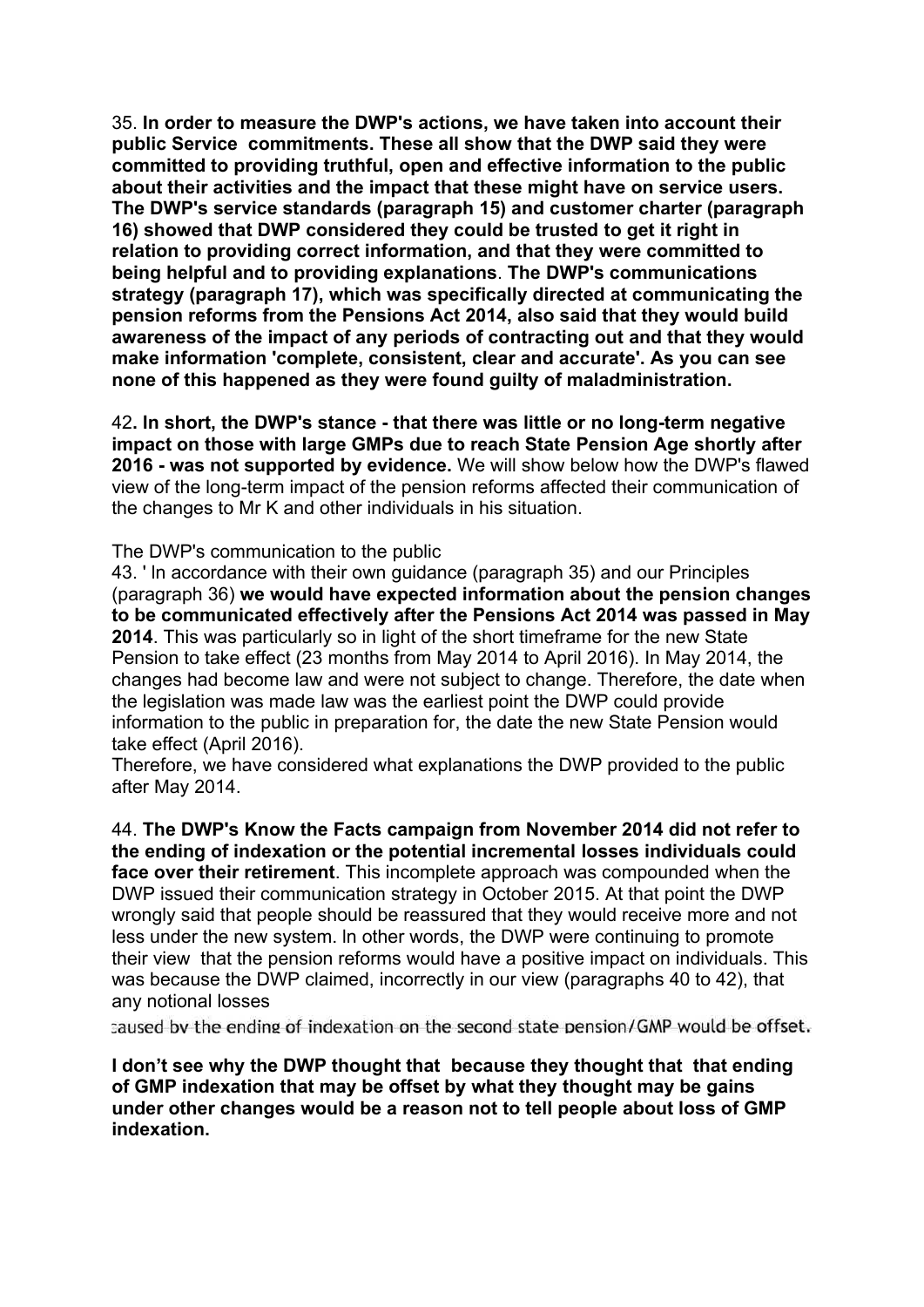45. lt was not until July 2015 (14 months after the legislation had been passed) that the DWP provided a factsheet for the public specifically saying that the relationship between the second state pension and GMP would end. The July 2015 factsheet was

the DWP's most open piece of literature about the ending of indexation on GMP/the second state pension.

49. **The evidence above shows that the DWP failed to provide clear, accurate and complete literature to the public about the long-term impact the ending of indexation on the second state pension/GMP could have.** ln doing so, the DWP failed to deliver the commitments they made for themselves in their guidance and the communication strategy (paragraphs 15-17). They were not helpful or mindful of their customers' circumstances.

### **We note the DWP told us that their media campaign was not aimed at the removal of indexation on the second state pension/GMP**. Why not?

52. The DWP missed further opportunities to provide more balanced information, after (a) the NAO wrote to them in March 2015 (saying there was a gap in the information/scenarios they were providing to people with large GMPs) and (b) the reports by the NAO and Work and Pensions Committee were published in March 2016

## **To be clear, the DWP has not fully acknowledged there could be negative consequences to the pension reforms over the long term following the end of indexation on the second state pension/GMP.**

I would point out indexation on state second pension never ended as state second pension was subsumed into the NSP and continues to receive indexation

65. ln order to remedy the injustice we have identified that resulted from the DWP is maladministration, we recommend that the DWP should: ;

c) Within three months of this report, review and report back on to us on the learning from this investigation, including action being taken to ensure **that affected individuals receive appropriate communication from the DWP (please note it says receive not find out by chance if they happen to see it on GOV.UK website)about their state pensions. ln particular, the DWP should ensure that their literature clearly and appropriately references that some individuals, who have large GMPs and reach State Pension Age in the ea**rly **years of the new State Pension, may be negatively affected by the changes.** The DWP should advise individuals to check their circumstances, and should provide instructions for how to do this;

e) Consider, and report back to us, whether this report and their response to Our recommendations should be communicated to other interested parties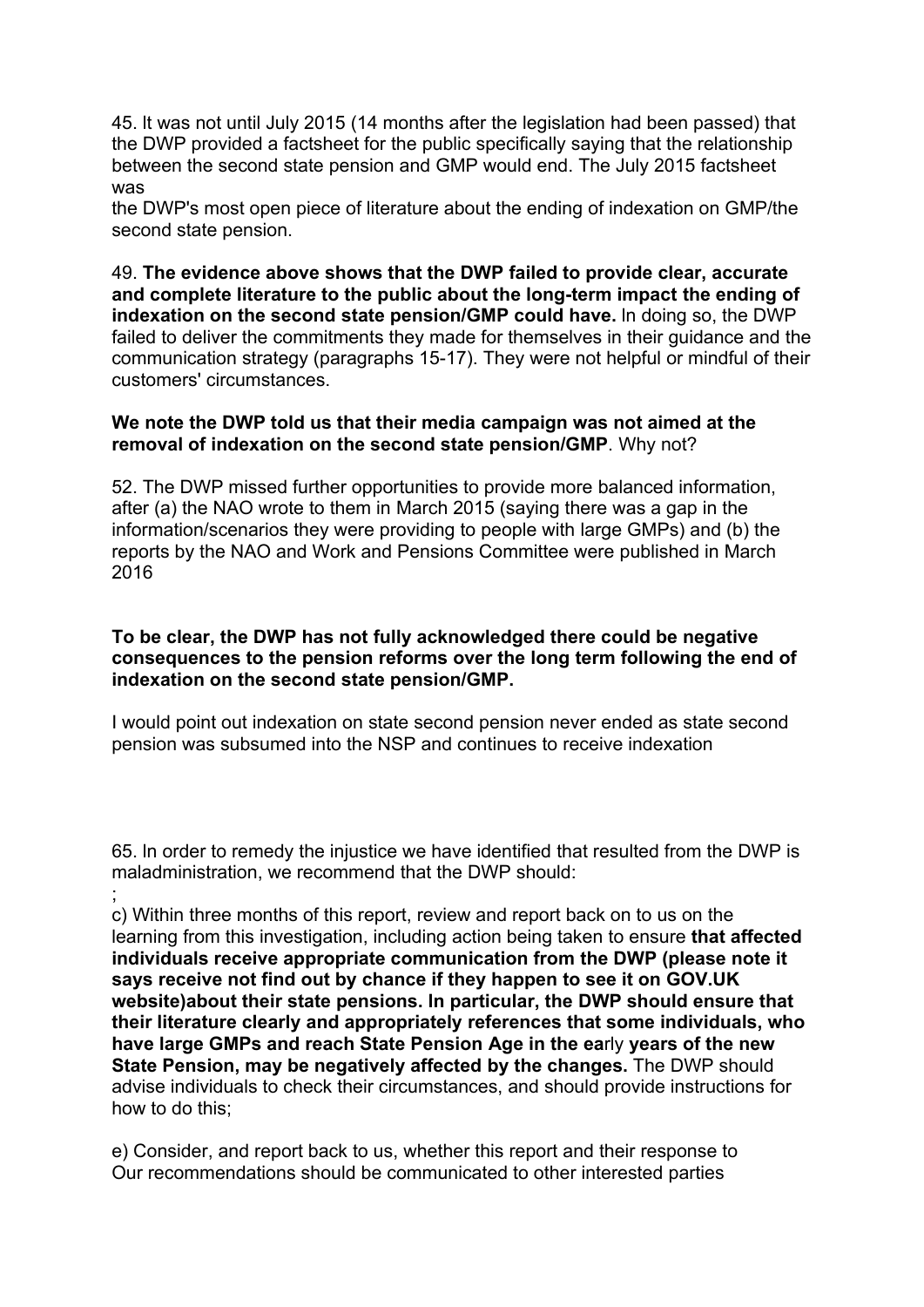## **such as the Chair of the Work and Pensions Select Committee.**

Which they did not do until August last year about ten months after they were asked to do it and then only because Stephen Timms, Chair of the Work and Pensions Committee asked to see them because I mentioned it to him.

On 12 August 2021 the DWP issued a new fact sheet on GOV.UK website without it being agreed by Stephen Timms and his Committee who had been asked by the Parliamentary Ombudsman to supervise and approve what the DWP were doing or not doing which was in this case approval of the fact sheet,

Regarding the 12 August 2021 fact sheet The Parliamentary Ombudsman asked the DWP to involve people affected by loss of GMP indexation with knowledge of GMP indexation to look at the new fact sheet to comment on it which the DWP assured the Ombudsman they will take the proposed actions to ensure compliance with the ombudsman recommendations agreed to do with the Ombudsman. I now see from information sent to Stephen Timms on 12 August 2021 that the DWP mention that they did not use any one affected with knowledge of GMP indexation. I think they did this deliberately because they did not want anyone with knowledge to ask awkward questions. By only asking people who did not know anything about loss of GMP indexation they got away with providing a fact sheet that is not explaining how much people stand to lose.

The DWP have a short memory regarding testing things on people who do not have any knowledge on what they are being asked to comment on.

In the case of reduction of Inherited SERPs they sent out pension statements to everyone within 10 years of state pension age and mentioned that people would get full SERPS when they were contracted out because the forgot to deduct the contracted out pension from the SERPS. I think about 300 contacted them to say their own SERPS was not correct but they refused to take any notice until a retired senior Government solicitor called Mr Chance contacted them about his pension statement. The DWP finally agreed it was wrong and had to issue half a million correcting letters. Mr Chance submitted evidence to your Committee. I just don't think the DWP are capable of learning from past mistakes ie Inherited SERPS,GMP indexation and now women's state pension age where they were found guilty of maladministration on three occasions.

Back in early 2015 I wrote to Margaret Hodge then Chair of your Committee about the lack of information about loss of GMP indexation and she had the NAO look into it. They did a comprehensive report in March 2016 of their findings. She sent me a reply which you should have amongst your records..

**So far the DWP have deliberately ignored requests from the Ombudsman, Work and Pensions Committee and NAO to tell people about loss of GMP indexation which they have not done over six years later since the first request by the NAO.**

**Also as far as I can see it was never mentioned or debated in Parliament.**